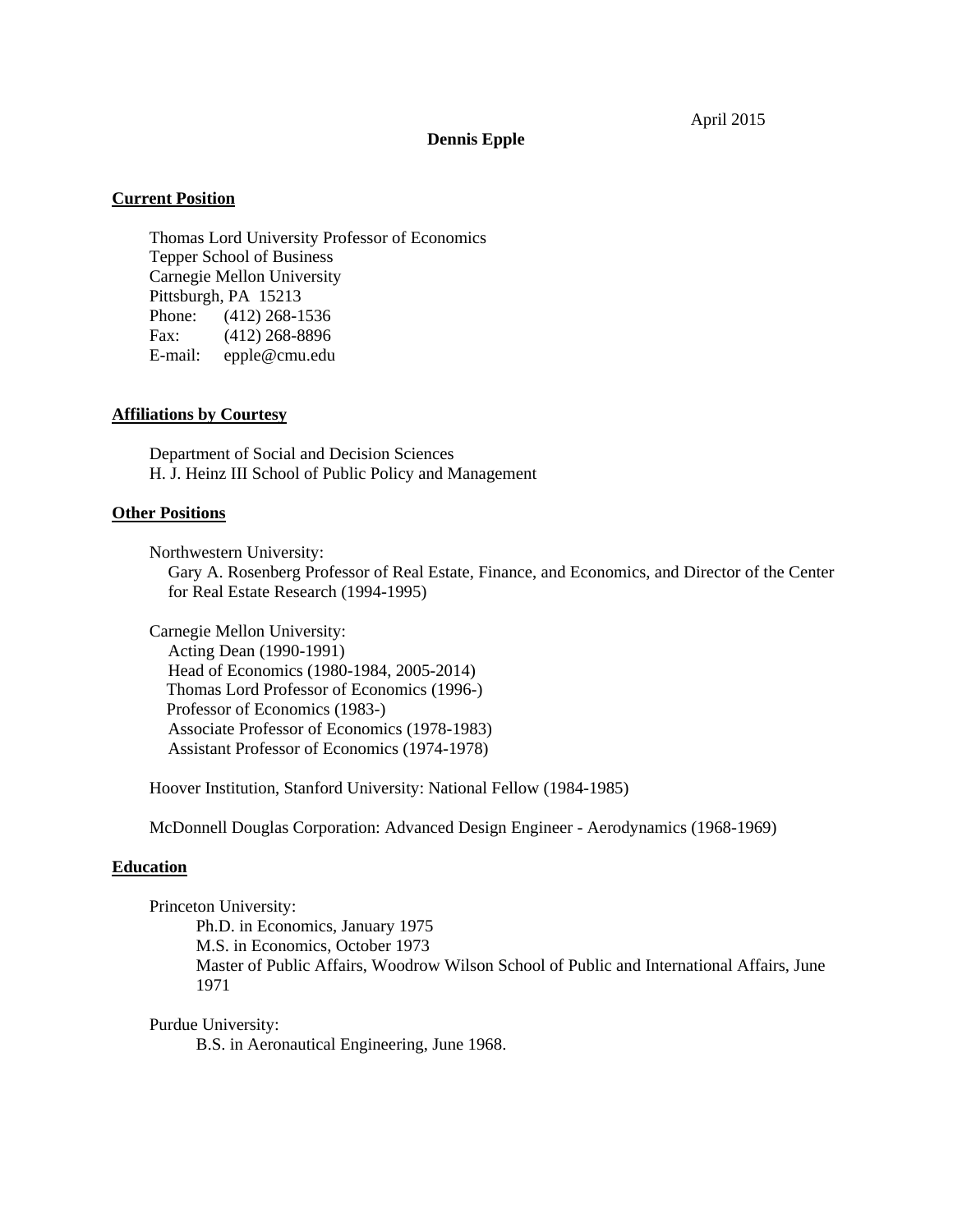# Dennis Epple Vita Page 2 **Awards and Honors**

 University Professor, Carnegie Mellon April 2013 Fellow, Econometric Society, Elected December 2003 Who's Who in Economics, second, third and fourth editions Hoover Institution National Fellowship (1984-1985) Graduate School of Industrial Administration Award for Excellence in Teaching

# **Editorial Positions**

 Co-Editor, *Journal of Public Economics*, September 2006-December 2014. Co-Editor, *American Economic Review*, June 1994 – June 1999. Board of Editors, *Journal of Public Economics*, September 2001-July 2006 Board of Editors, *Quarterly Journal of Economics*, January 2001-Nobember 2005. Board of Editors, *American Economic Review*, June 1999-December 2003. Board of Editors, *Journal of Public Economic Theory*, 2004-2012. Board of Editors, *Economics and Geography*, December 2000-January 2015. Board of Editors, *B.E. Press Journals in Economic Analysis and Public Policy*, 2001-2104.

# **Other Professional Activities**

Invited Short Course, "School Finance Reform: Money and Choice," National Tax Association, Santa Fe, November 15, 2014.

Plenary Lecture, "Competition in US Higher Education," Midwest Economic Association Meetings, Chicago, March 21, 2014.

Chair, Standing Committee on Oversight and Operation of Programs, *American Economic Association*, July 2011-

Working Group on Human Capital and Economic Opportunity: Measuring and Interpreting Inequality, led by Professors James Heckman and Steven Durlauf, 2011-.

Keynote Speaker, Conference on Cross-Border Commuting, Uppsala University, 2012.

 Keynote Speaker, Conference on Public Economics, Institut D'Economie Publique, Marseilles, June 21 - 22, 2010.

Keynote Speaker, International workshop, Education Polities: Empirics and Design, Leuven, June, 24-25, 2010.

Keynote Speaker, Conference on Federalism, Barcelona Institute of Economics, June 2009.

American Economic Association Operations and Publications Committee, 2009-.

Plenary Speaker, Econometric Society, 2009 Winter Meetings, Session Title: "Development, Education and Inequality."

Program Committee, Econometric Society, 2009 Winter Meetings.

Program Co-Chair (with Stanley Zin), Econometric Society 2008 Summer Meetings.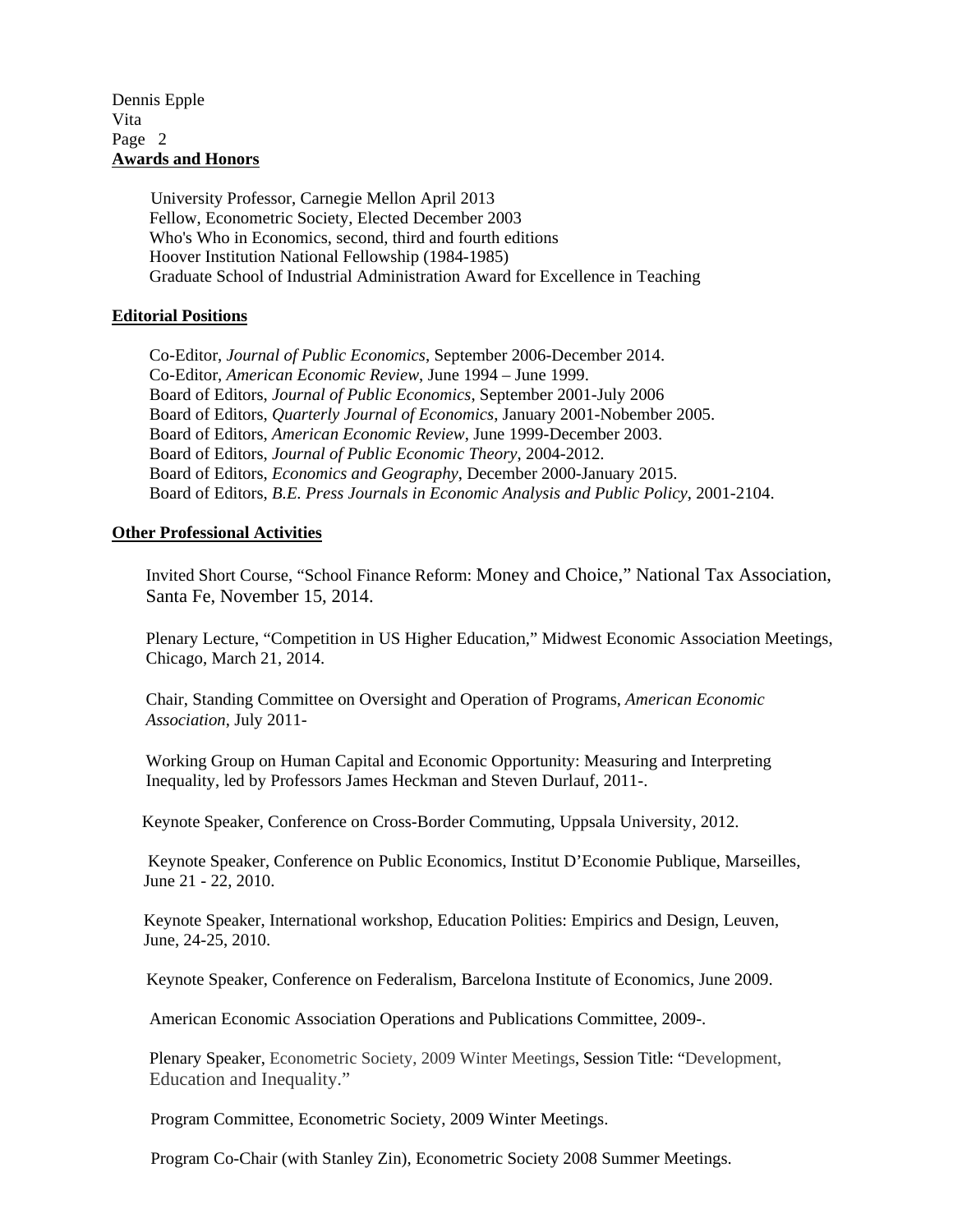> CESifo Research Network (Center for Economic Studies, Ifo Institute for Economic Research) University of Munich, 2006-present.

Visiting Scholar, Center for Economic Studies, University of Munich, July 2006.

Committee to Select the Editor of *American Economic Journals: Policy*, 2006-2007.

Plenary speaker "College and University Competition," 60th Congress of the International Institute of Public Finance Milan, Italy, 23-26 August, 2004.

Department of Education, Institute of Education Sciences, Peer Review Panel, 2003, 2004.

Program Committee, American Economic Association Meetings, 2002.

Chair, External Review of the Department of Economics of Duke University, 2002.

National Science Foundation, IGERT Review Panel, 2001.

Chair, External Review of the Department of Economics of Brown University, 2000.

National Bureau of Economic Research, Research Associate, Program on Public Economics and Children's Program, 1998-present.

MacArthur Foundation Research Network on Economic Inequality and Social Interactions, 1998- 2005.

 Committee on Education Finance: Equity, Adequacy, and Productivity, National Research Council, National Academy of Sciences, 1996-1999.

 Chair, workshop to plan a research agenda on Public Infrastructure for the Social, Behavioral, and Economic Sciences Directorate, National Science Foundation, 1992-1993.

 National Science Foundation Visiting Committee, Decision, Risk, and Management Science Program, September 1990.

National Science Foundation Review Panel, Economics, 1988-1989.

### **Grants**

National Science Foundation, "Modelling the U.S. Market for Higher Education and Evaluating Public Funding Policies: Theory and Estimation, with R. Romano and H. Sieg, \$547,823, March 1, 2014 to Feb 28, 2017.

National Science Foundation: "Learning Across Product, Workgroup, and Geographic Boundaries," Science of Innovation and Science Policy [SciSIP] Program with L. Argote and E. Fuchs, 36 months, \$756,257.

"Understanding the Impact of Affirmative Action in Indian Higher Education," Spencer Foundation, with S. Bagde and Lowell Taylor, \$40,000, Feb 1, 2013-.

"Life Cycle Locational Choices, Voting, and Fiscal Federalism: Theory and Estimation," with R.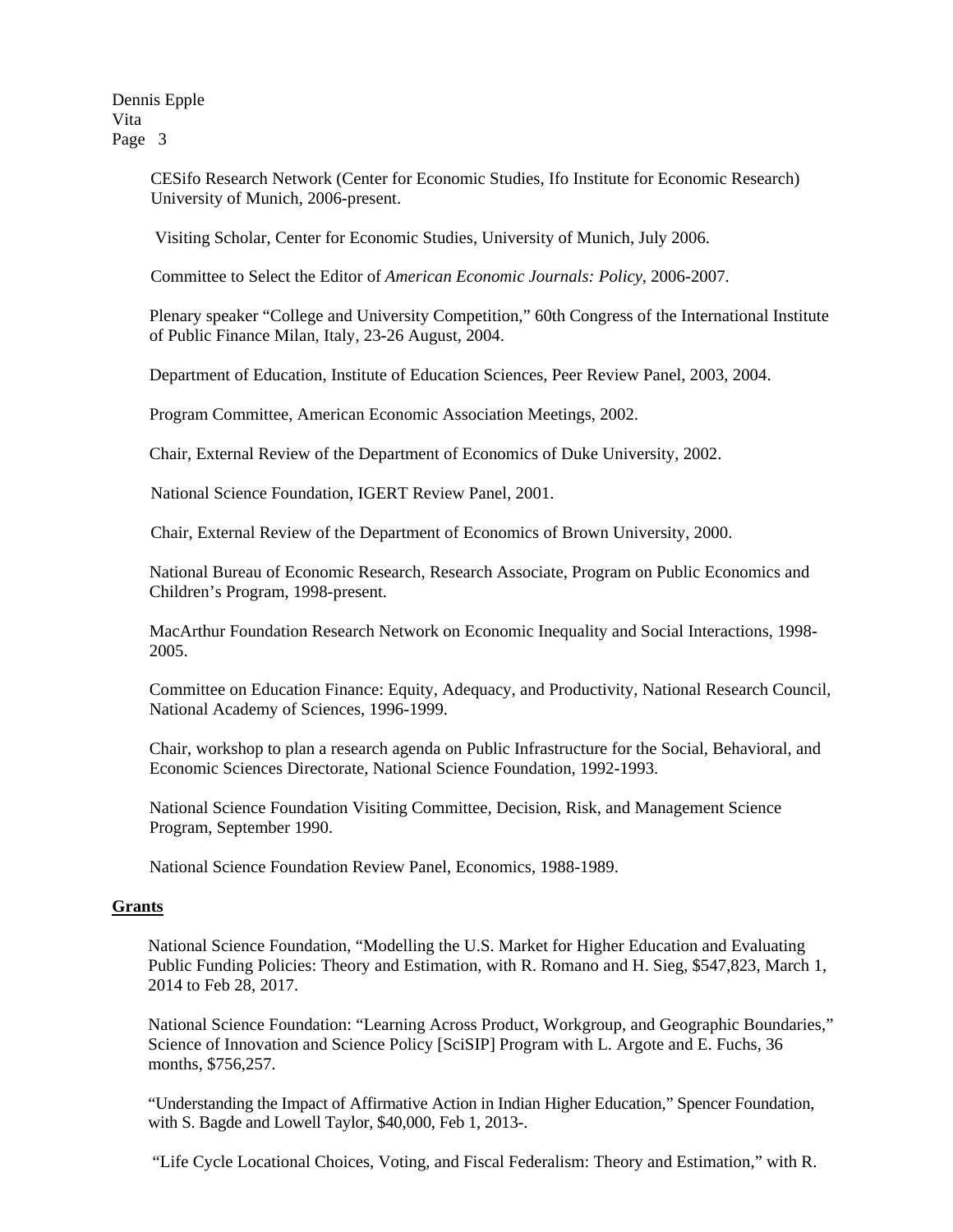> Romano and H. Sieg, Economics Program, National Science Foundation, 36 months, \$433,568, March 15, 2010 to March 15, 2013.

"Estimation and Inference in Education Research when Actions by Participants Impact Validity and Availability of Data," Department of Education, Institute of Education Sciences, with J. Engberg, H. Sieg, and R. Zimmer, 3/1/2009 to 2/28/2012, \$963,626.

"Determinants of Student Outcomes in an Urban School District: Educational Interventions and Family Choices," Department of Education, Institute of Education Sciences, with J. Engberg, B. Gill, H. Sieg, and R. Zimmer, 10/1/2006 to 9/30/2010, \$2,069,749.

 "Household Life Cycle Location Choices and the Dynamics of Metropolitan Communities," National Science Foundation, with R. Romano and H. Sieg, July 2006 – June 2009, \$344,745.

"Higher Education and Public Policy in General Equilibrium," National Science Foundation, with R. Romano and H. Sieg, July 2003 – June 2005.

 "Local Spillover, Externalities and Sorting of Households by Race and Income in Locational Equilibrium," National Science Foundation, collaborative research with Holger Sieg, November  $2002 -$ October 2004.

"Theory and Evidence on Competition in U.S. Higher Education," National Science Foundation, August 1999 – July 2002, collaborative research with Richard E. Romano.

 "School Qualities, Education Policy, and the Distribution of Educational Benefits," National Science Foundation, October 1996 – September 1999, co-principal investigator with R. Romano.

 "Competition Between Public and Private Schools and Education Policy," National Science Foundation, March 1994 – February 1996, co-principal investigator with Richard E. Romano.

 "Estimation of a Model of Community Choice and Public Goods Provision in Systems of Local Jurisdictions," National Science Foundation, July 1991 – June 1993, co-principal investigator with Thomas Romer.

 "The Acquisition, Retention, and Transfer of Knowledge About Productivity and Quality in Manufacturing," National Science Foundation, July 1990 - June 1992, co-principal investigator with Linda Argote.

 "Redistribution and Land Use Policies in Systems of Local Jurisdictions," National Science Foundation, August 1989 January 1991, co-principal investigator with Thomas Romer.

 "Research on Learning in Industrial Settings: Persistence, Turnover, and Transfer," National Science Foundation, July1988 – June 1990, co-principal investigator with Linda Argote.

 "Research on Systems of Local Jurisdictions: Dynamics, Development, and Land Use Policy," National Science Foundation, July 1986 – June 1989, co-principal investigator with T. Romer.

"Dam Safety," National Science Foundation, July 1987 - June 1989, Lester Lave principal investigator.

"Research on Economic and Political Equilibrium in a System of Local Jurisdictions," National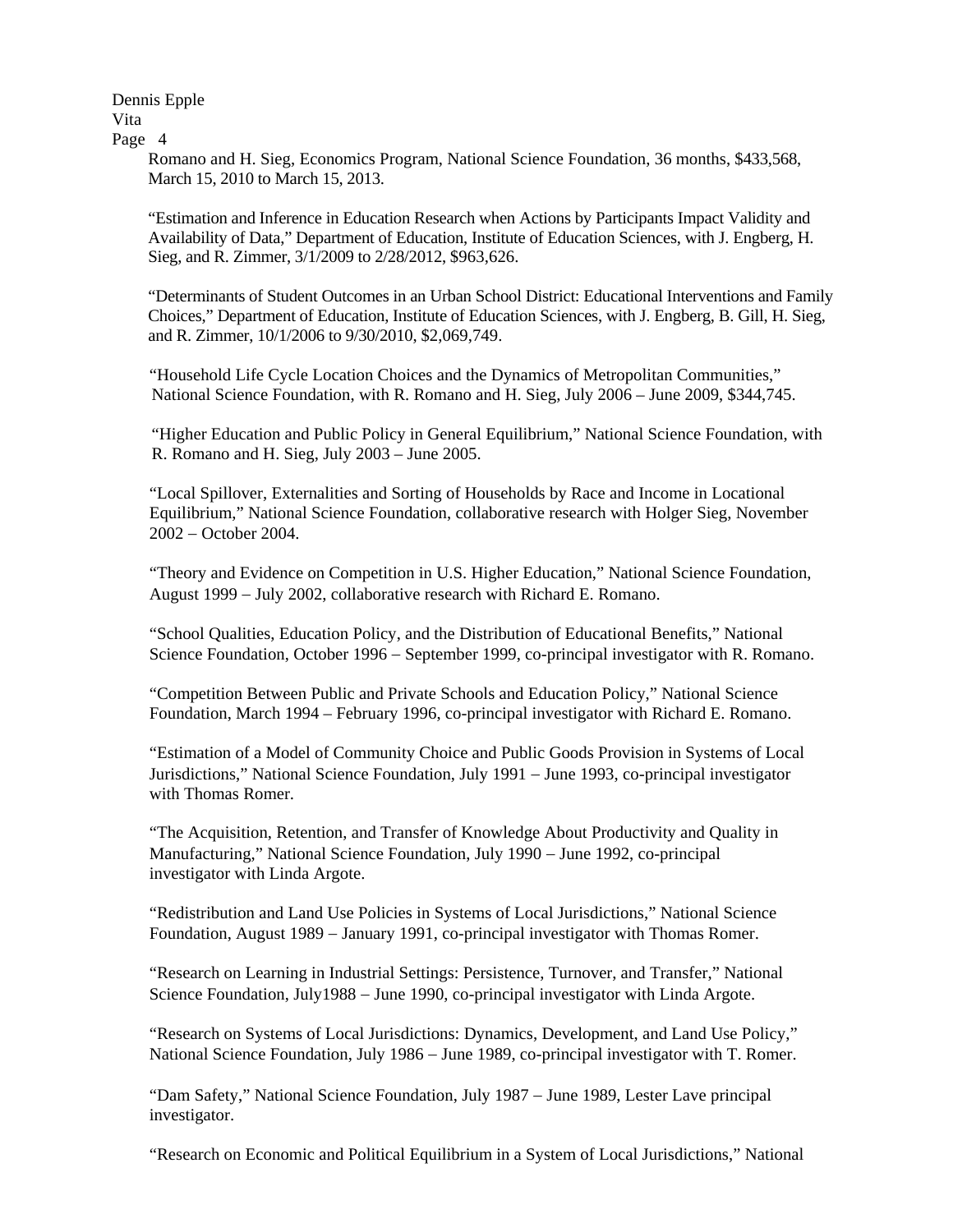Science Foundation, July 1983 – June 1986, co-principal investigator with R. Filimon and T.Romer.

 "The Discovery and Development of Petroleum Resources in the United States," U.S. Department of Energy, May 1980 April 1981, co-principal investigator with Lester Lave.

"Helium Conservation and Public Policy," National Science Foundation, July 1980 – December 1981, co-principal investigator with Lester Lave.

 "Marine Safety and Environmental Control: An Economic Analysis," U.S. Department of Transportation, July 1977 – June 1978, principal investigator.

## **Book Reviews**

 The Economics of Zoning Laws: A Property Rights Approach to American Land Use Controls by William A. Fischel. Reviewed in American Political Science Review, 81, 2 (June 1987): 684.

 Property Taxes and House Values: The Theory of Estimation of Intrajurisdictional Property Tax Capitalization by John Yinger, Howard S. Bloom, Axel Börsch-Supan, and Helen F. Ladd. Reviewed in Regional Science and Urban Economics

## **Publications**

"On the Political Economy of Educational Vouchers," with R. Romano, Journal of Public Economics, December 2014, v. 120, pp. 62-73.

"Evaluating Education Programs That Have Lotteried Admission and Selective Attrition," with John Engberg, Jason Imbrogno, Holger Sieg and Ron Zimmer, Journal of Labor Economics, Vol. 32, No. 1, January 2014.

 "Bounding the Impact of a Gifted Program on Student Retention Using a Modified Regression Discontinuity Design," with Billie Davis, John Engberg, Holger Sieg, and Ron Zimmer (2013), Annals of Economics and Statistics, 111-112, 10-34.

"The Intergenerational Conflict over the Provision of Public Education," with R. Romano and H. Sieg, Journal of Public Economics, 96 (3-4), April 2012, 255–268.

 "Inefficiencies from Metropolitan Political and Fiscal Decentralization: Failures of Tiebout Competition," with S. Calabrese and R. Romano, Review of Economic Studies, 79(3), 2012: 1081- 1111.

 "Peer Effects in Education: A Survey of the Theory and Evidence," with R. Romano, Handbook of Social Economics, (J. Benhabib, M. Jackson, A. Bisin, eds.) Elsevier, 2010.

 "Integrating Location-Specific Amenities into Multi-Community Equilibrium Models ", Journal of Regional Science, 2010, 50 (1), 381-400. (with H. Sieg and B. Gordon)

 "Identification and Semiparametric Estimation of Equilibrium Models of Local Jurisdictions." with M. Peress and H. Sieg, AEJ-Microeconomics, 2010.

"A New Approach for Estimating the Housing Production Function," with B. Gordon and H. Sieg,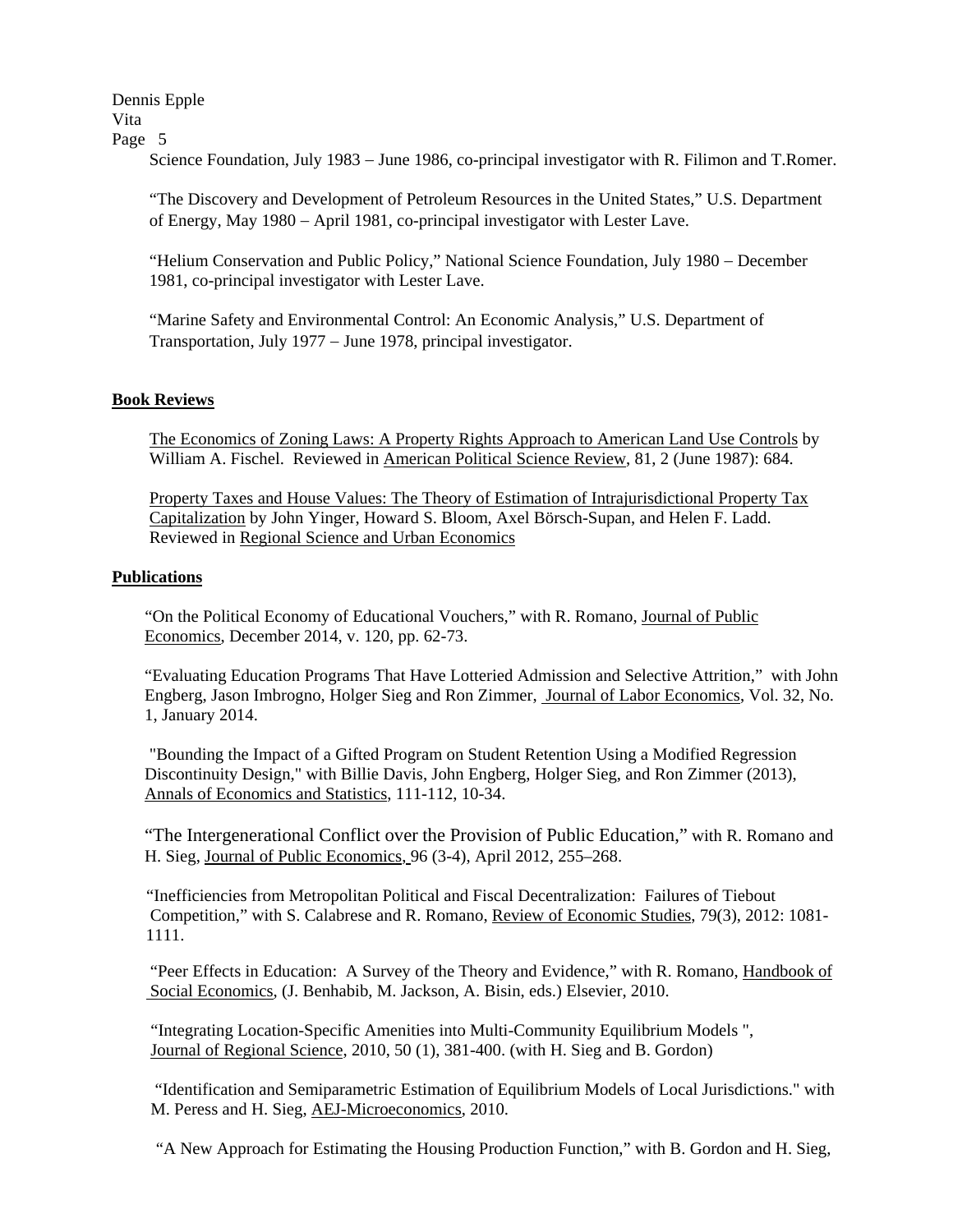Dennis Epple Vita Page 6 American Economic Review, 2010, 100 (3), 905-924.

"School Finance Reform: Assessing General Equilibrium Effects," with Maria Ferreyra, Journal of Public Economics, v92, n5-6 (June 2008): 1326-51.

"Educational Vouchers and Cream Skimming," with R. Romano, International Economic Review, 49, 4 (November 2008).

 "Diversity and Affirmative Action in Higher Education," with R. Romano and H. Sieg, Journal of Public Economic Theory, 10, 4 (August 2008): 475:501.

"The Tiebout Hypothesis" The New Palgrave Dictionary of Economics*,* 2nd edition, 2008.

 "On The Political Economy of Zoning," with S. Calabrese and R. Romano, Journal of Public Economics, v 91, (February 2007), 25-49.

"Sprawl and Jurisdictional Fragmentation: Comments." Brookings-Wharton Papers On Urban Affairs (2006): 244-50.

"Profiling in Bargaining Over College Tuitions," with R. Romano, S. Sarpca, and H. Sieg, Economic Journal, November 2006, F459-479.

"Admission, Tuition, and Financial Aid Policies in the Market for Higher Education," with R. Romano and H. Sieg, Econometrica, v74, n4 (July 2006): 885-928.

"Non-Fiscal Residential Zoning," with S. Calabrese and R. Romano, Tiebout  $50<sup>th</sup>$  Anniversary Essays, (W. Fischel, ed.), Lincoln Institute of Land Policy, 2006.

"Local Public Good Provision: Voting, Peer Effects, and Mobility," with S. Calabrese, T. Romer, and H. Sieg, Journal of Public Economics, v90, n6-7 (August 2006): 959-81.

"Simultaneous Equation Econometrics: The Missing Example," with B. McCallum, *Economic Inquiry*, 44, 2 (April 2006): 374-384.

"Fiscal Decentralization," with T. Nechyba, Handbook of Regional and Urban Economics, Vol. 4, Eds. J.V. Henderson & J.-F. Thisse, Amsterdam: Elsevier, 2004.

"Competition between Private and Public Schools: Testing Stratification and Pricing Predictions," with D. Figlio and R. Romano, *Journal of Public Economics*, Vol. 88 (July 2004), pp. 1215 – 1245.

 "Collective and Voluntary Provision of Public Goods," with R. Romano, International Economic Review, March 2003.

"Neighborhood Schools, Choice, and the Distribution of Educational Benefits," with R. Romano, in The Economics of School Choice (C. Hoxby, Ed.), National Bureau of Economic Research, 2003.

 "On the Demographic Composition of Colleges and Universities in Market Equilibrium," with R. Romano and H. Sieg, American Economic Review Papers and Proceedings, May 2002.

"Urban Fiscal Structure and Metropolitan Integration," with S. Calabrese and G. Cassidy, Brookings-Wharton Papers on Urban Affairs, 2002.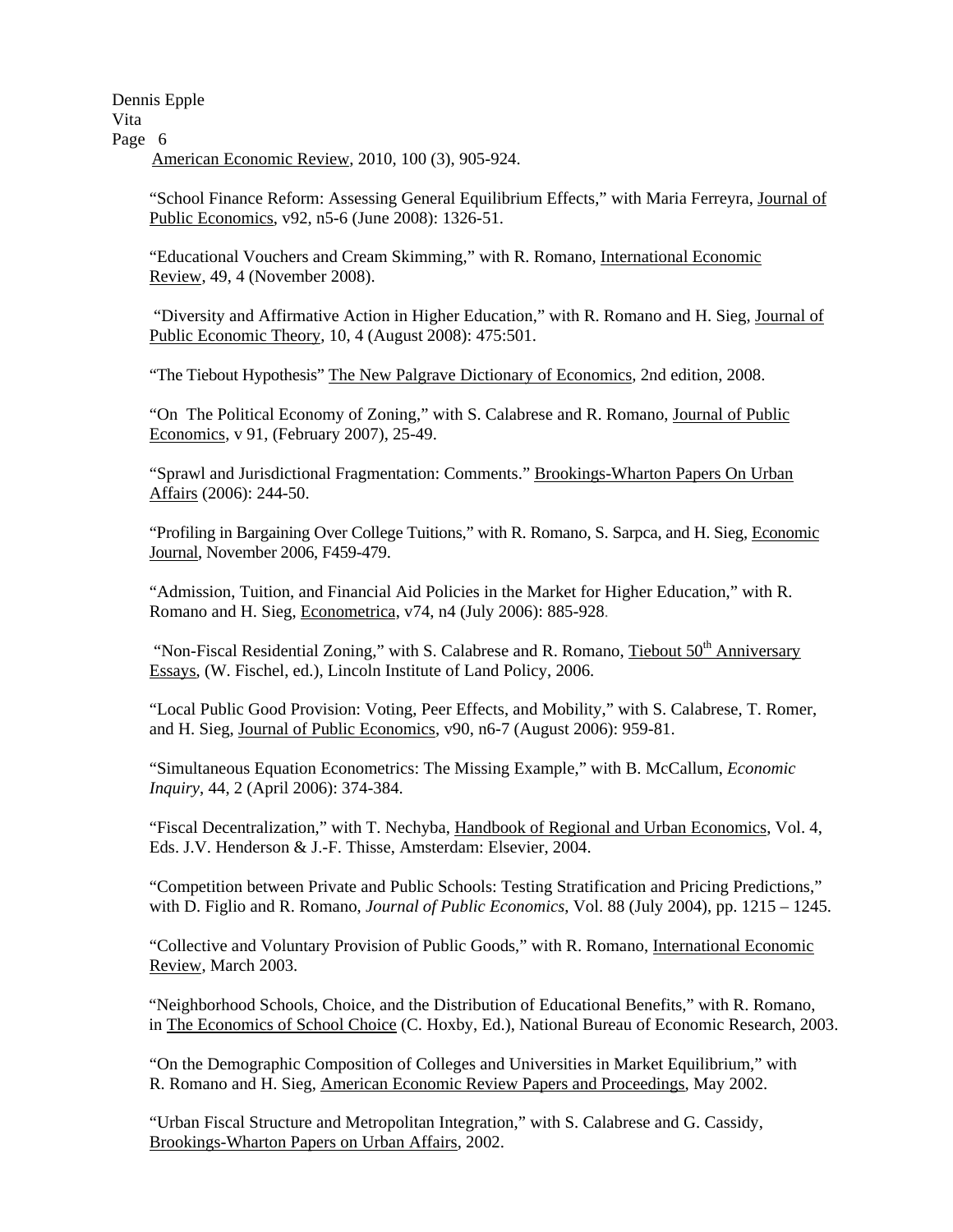> "Interjurisdictional Sorting and Majority Rule: An Empirical Analysis," with T. Romer and H. Sieg, Econometrica, November 2001.

> "Ability Tracking, School Competition, and the Distribution of Educational Benefits," with Elizabeth Newlon and Richard Romano, Journal of Public Economics, (Lead Article), January 2002.

> "Peer Effects, Financial Aid, and Selection of Students into Colleges and Universities: An Empirical Analysis," with R. Romano and H. Sieg, Journal of Applied Econometrics, (Lead Article) September/October, 2003.

 "Estimating Equilibrium Models of Local Jurisdictions," with H. Sieg, Journal of Political Economy, (Lead Article), August 1999.

 "The Effects of Educational Vouchers when Schools Track Students by Ability," with E. Newlon and R. Romano, in Environmental Economics and Public Policy: Essays in Honor of Wallace E. Oates (Panagariya, Portney, and Schwab, Eds.), Edwin Elgar, 1999.

 "Rent Control with Reputation: Theory and Evidence," Regional Science and Urban Economics, November, 1998.

 "Competition Between Private and Public Schools, Vouchers and Peer Group Effects," with R. Romano, American Economic Review, March 1998. Reprinted in:

*Economic theory and the welfare state*. V. 3. *Benefits in kind*, 2001, pp. 402-31, Elgar Reference Collection. International Library of Critical Writings in Economics, vol. 132.

*The economics of schooling and school quality*. V. 2. *Efficiency, competition and policy*, 2003, pp. 455-84, Elgar Reference Collection. International Library of Critical Writings in Economics, vol. 159.

 "Equilibrium and Local Redistribution in an Urban Economy When Households Differ by Preferences and Income," with G. Platt, Journal of Urban Economics, January 1998.

 "Ends Against the Middle: Determining Public Provision when there are Private Alternatives," with R. Romano, Journal of Public Economics, October 1996.

 "Public Provision of Private Goods," with R. Romano, Journal of Political Economy, February 1996.

 "An Empirical Investigation of the Micro Structure of Knowledge Acquisition and Transfer through Learning by Doing," with L. Argote and K. Murphy, Operations Research, January-February 1996.

 "The Acquisition, Transfer and Depreciation of Knowledge in Service Organizations: Productivity in Franchises," with L. Argote and E. Darr, Management Science, November 1995. (Selected in 2004 as one of the 50 most significant research papers published by *Management Science* since the inception of the journal 50 years ago.) Reprinted in:

*Managing Learning and Knowledge*, V.1., 2008, pp. 122-34, Elgar Reference Collection. International Library of Critical Writings on Business and Management, vol. 7.

"Existence of Voting and Housing Equilibrium in a System of Communities with Property Taxes,"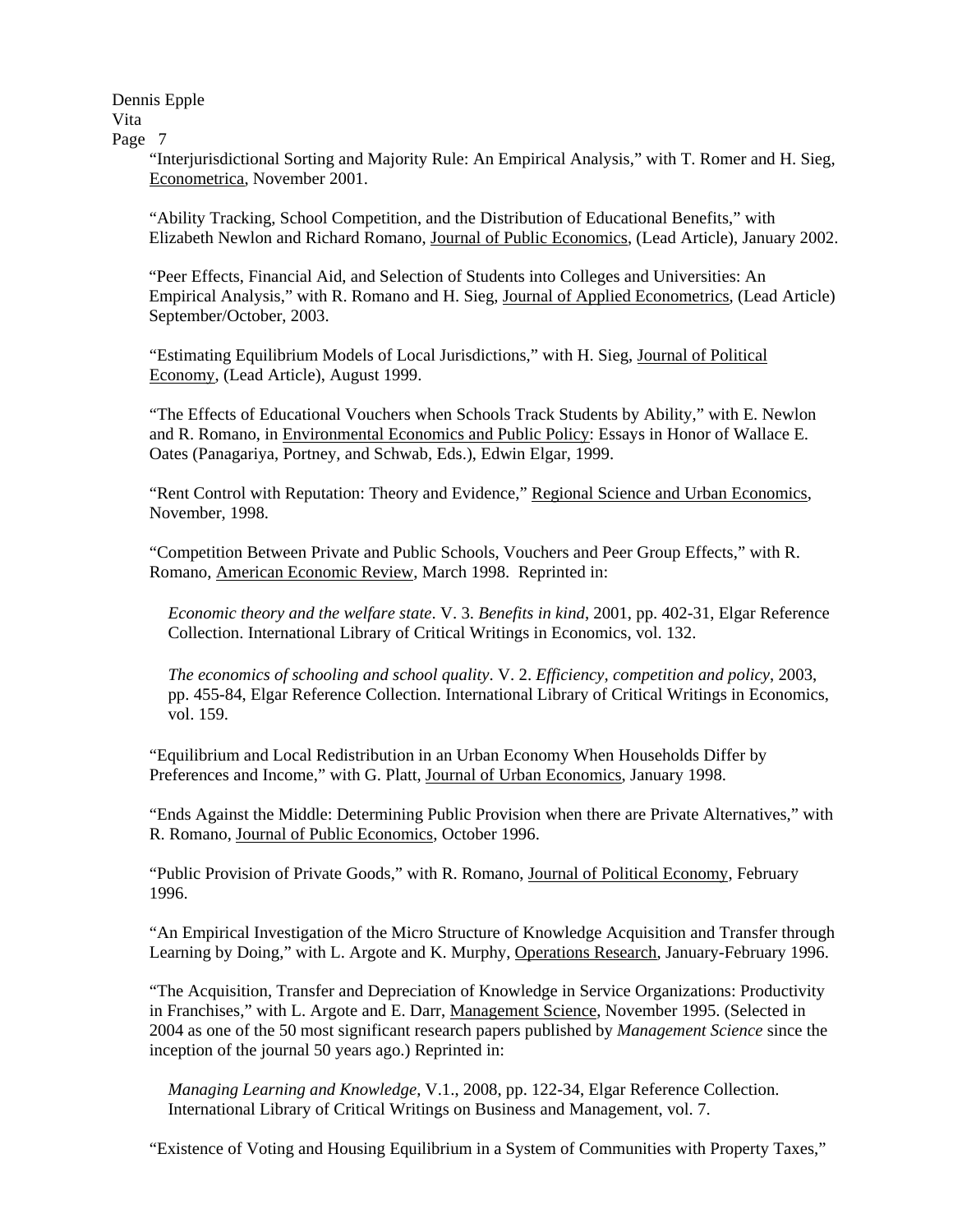Dennis Epple Vita

Page 8

with T. Romer and R. Filimon, Regional Science and Urban Economics, November 1993.

"Strategies for Modeling Exhaustible Resource Supply," with J. Londregan, Handbook of Natural Resource and Energy Economics, 1993.

 "Mobility and Redistribution," with T. Romer, Journal of Political Economy, August 1991. Reprinted in:

 *Monetary and fiscal policy*. V. 2. Politics, 1994, pp. 313-44, Cambridge and London: MIT Press.

 *Economics of Federalism*. V. 1., 2007, pp. 516-46, An Elgar Reference Collection. Economic Approaches to Law, vol. 7.

 "Organizational Learning Curves: A Method for Investigating Intra-Plant Transfer of Knowledge Acquired Through Learning by Doing," with L. Argote and R. Devadas, Organization Science, February 1991.

 "Sequential Voting with Endogenous Voter Forecasts," with J. Kadane, American Political Science Review, March 1990.

"Learning Curves in Manufacturing," with L. Argote, Science, February 1990. Reprinted in:

 *Learning by Organizations*, V.2., 2008, pp. 287-91, Elgar Reference Collection. International Library of Critical Writings on Business and Management, vol. 8.

 "The Persistence and Transfer of Learning in Industrial Settings," with L. Argote and S. Beckman, Management Science, February 1990. Reprinted in:

The Strategic Management of Intellectual Capital, David A. Klein, ed.

 *Managing Learning and Knowledge*, V. 1, 2008, pp. 107-21, Elgar Reference Collection. International Library of Critical Writings on Business and Management, vol. 7.)

 "On the Flexibility of Municipal Boundaries," with T. Romer, Journal of Urban Economics, November 1989.

 "Redistribution by Local Governments in a Monocentric Urban Area," with G. Cassidy and T. Romer, Regional Science and Urban Economics, August 1989.

"Community Development with Endogenous Land Use Controls," with T. Romer and R. Filimon, Journal of Public Economics, 1988.

"The Role of Insurance in Managing Natural Hazards," with L. Lave, Risk Analysis, 1988.

 "Cooperation and Punishment Under Repeated Majority Voting" with M. Riordan, Public Choice, September 1987.

 "Hedonic Prices and Implicit Markets: Estimating Demand and Supply Functions for Differentiated Products," Journal of Political Economy, February 1987. Reprinted in:

*The economics of housing*. V. 1, 1997, pp. 622-43, Elgar Reference Series. International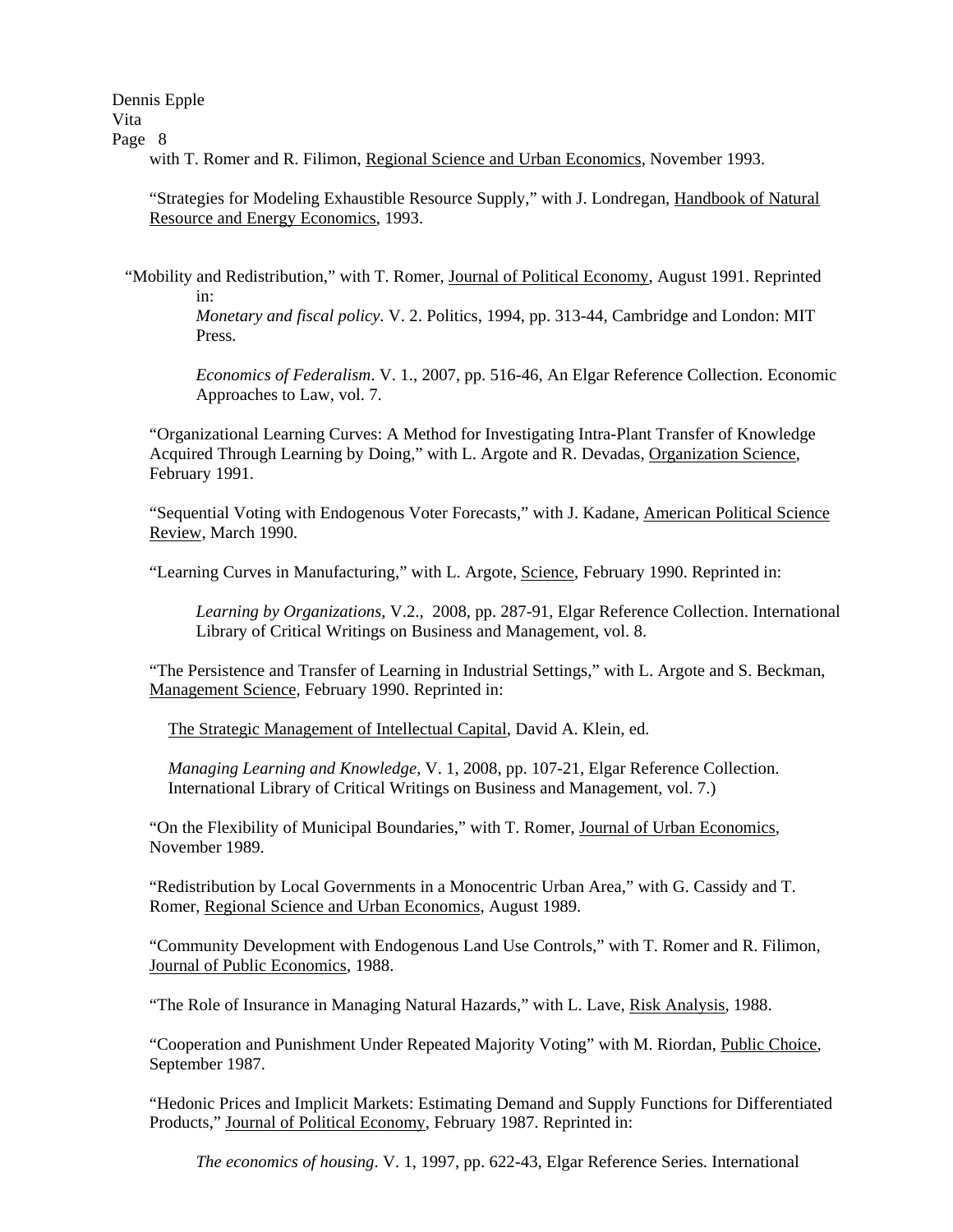Library of Critical Writings in Economics, vol. 85.

 "State Restrictions on Local Debt: Their Role in Preventing Default," with C. Spatt, Journal of Public Economics, March 1986.

 "Linear-Quadratic Duopoly Models of Resource Depletion," with L. Hansen and W. Roberds, in Energy, Foresight, and Strategy (T. J. Sargent, Ed.), Resources for the Future, 1985.

"The Econometrics of Exhaustible Resource Supply: A Theory and an Application," in Energy, Foresight, and Strategy (T. J. Sargent, Ed.), Resources for the Future, 1985.

 "Profit Maximizing Communities and the Theory of Local Public Expenditures: Comment," with A. Zelenitz, Journal of Urban Economics, September 1984.

"Equilibrium Among Local Jurisdictions: Toward an Integrated Treatment of Voting and Residential Choice," with R. Filimon and T. Romer, Journal of Public Economics, August 1984.

 "Environmental Pollution: Modeling Occurrence, Detection and Deterrence," with M. Visscher, Journal of Law and Economics, April 1984.

"Market Structure and Exhaustible Resource Exploitation: Illustrative Simulations for the World Oil Market," with L. Hansen and W. Roberds, in R. Vichnevetsky (Ed.), Proceedings of the 10th IMACS World Congress on Systems Simulation and Scientific Computation, North Holland, 1984.

 "Assessing the Economic Consequences of Organizational Change," with P. Goodman and E. Fidler, Assessing Organizational Change: A Guide to Methods, Measures and Practices, Seashore, et. al. (Eds.), John Wiley, 1983.

 "Housing, Voting, and Moving: Equilibrium in a Model of Local Public Goods with Multiple Jurisdictions," with R. Filimon and T. Romer, Research in Urban Economics, Vol. III (Henderson, Ed.), JAI Press, 1983.

 "The Helium Storage Controversy: Modeling Natural Resource Supply," with L. Lave, American Scientist, May – June 1982.

 "The Depletion of U.S. Petroleum Resources: Econometric Evidence," with L. Hansen, in S. Gass (Ed.) Oil and Gas Supply Modeling, May 1982.

 "Employment Contracts, Risk Sharing, and the Role of Unions," Research in Labor Economics, with J. Hotz, and A. Zelenitz, Vol. 5 (Ehrenberg, Ed.,), JAI Press, 1982.

 "The Implications of Competition Among Jurisdictions: Does Tiebout Need Politics?" with A. Zelenitz, Journal of Political Economy, December 1981. Reprinted in:

 *Economics of Federalism*. V.1., 2007, pp. 283-303, Elgar Reference Collection. Economic Approaches to Law, vol. 7.

 "The Roles of Jurisdictional Competition and of Collective Choice Institutions in the Market for Local Public Goods," with A. Zelenitz, American Economic Review, May 1981.

 "Municipal Pension Funding: A Theory and Some Evidence," with K. Schipper, Public Choice,Vol. 37, No. 1, 1981.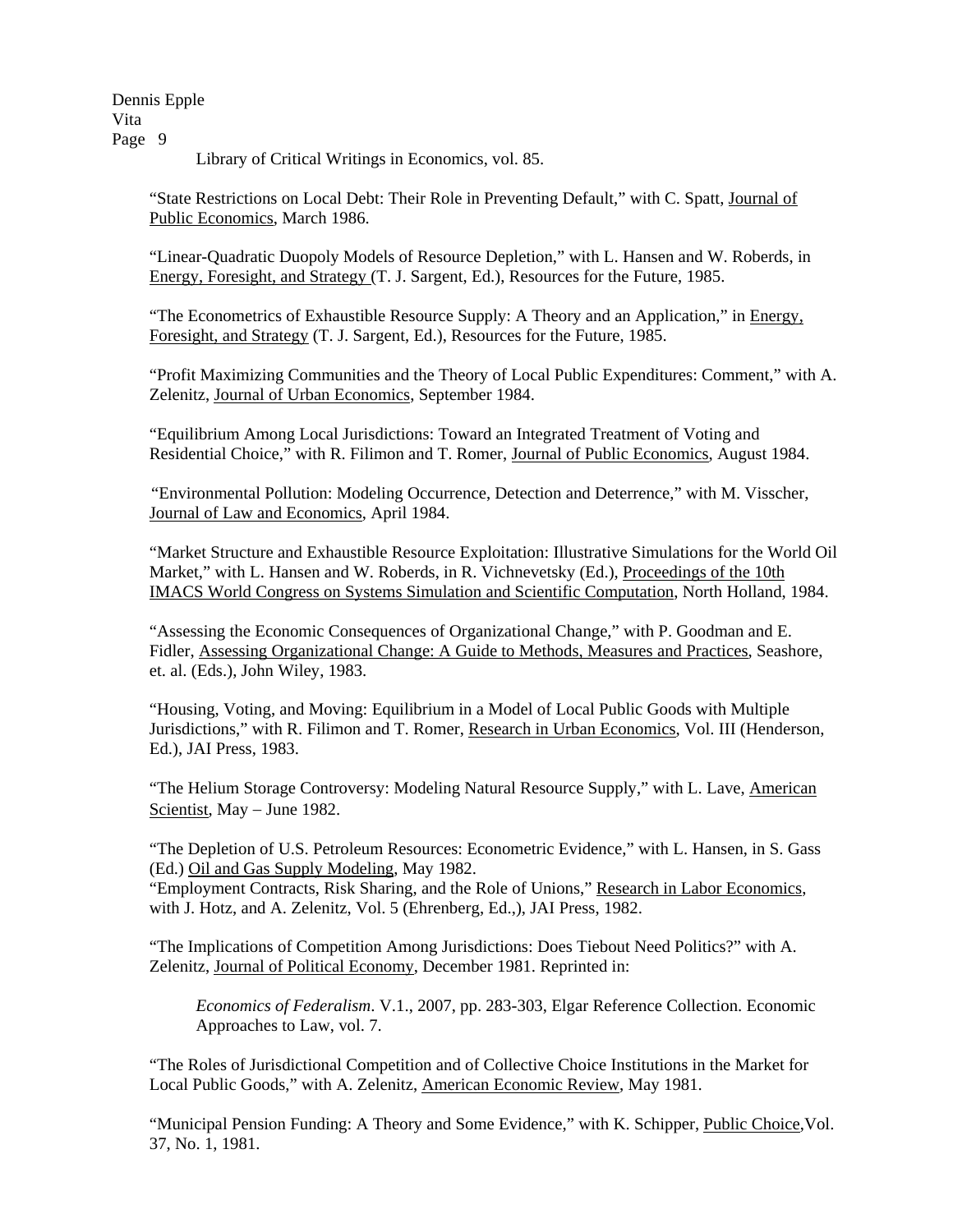Dennis Epple Vita

Page 10

 "An Econometric Framework for Modeling Exhaustible Resource Supply," with L. Hansen, in The Economics of Exploration for Energy Resources (J. Ramsey, Ed.), 1981.

"Helium: Investments in the Future," with L. Lave, The Bell Journal of Economics, Autumn 1980.

"Product Reliability and Market Structure," with A. Raviv, Southern Economic Journal, July 1979.

 "Economic Analysis" and "Cost-Benefit Analysis," with P. Goodman, in P. Goodman, Assessing Organizational Change, Wiley-Interscience, 1979.

 "The Effects of Rate-of-Return Regulation on the Intensity of Use and Durability of Capital," with A. Zelenitz, European Economic Review, 1979.

 "Studies of U.S. Primary Energy Supply: A Review," Energy Systems and Policy, Vol. II, No. 3, 1978.

 "A Search for Testable Implications of the Tiebout Hypothesis," with M. Visscher and A. Zelenitz, Journal of Political Economy, June 1978.

 "Product Safety: Liability Rules, Market Structure and Imperfect Information," with A. Raviv, American Economic Review, March 1978.

 "Consumer Durables: Product Characteristics and Marketing Policies," with A. Zelenitz, Southern Economic Journal, October 1977.

"Controlling Pollution of the Marine Environment: An Economic Analysis," with M. Visscher, A. Wallace, and J. Wilkinson, Proceedings: 1977 Oil Spill Conference

 "Dynamic Aspects of Air Quality Control Costs," with W. Dolde, M. Harris, L. Lave, and S. Leinhardt, Journal of Environmental Economics and Management, Winter 1977.

 "Specification and Testing of Error Structures in Nonlinear Simultaneous Equation Models," in S. Goldfeld and R. Quandt (Eds.), Studies in Nonlinear Estimation, Ballinger Press, 1976.

Petroleum Discoveries and Government Policy: An Econometric Study of Supply, Boston: Ballinger Press, 1975.

# **Working Papers**

"Educational Vouchers: A Survey of the Economics Literature," with R. Romano and M. Urquiola.

"Admitting Students to Selective Education Programs: Merit, Profiling, and Affirmative Action," with D. Cestau and H. Sieg.

"Dismantling the Legacy of Caste: Affirmative Action in Indian Higher Education," with S. Bagde and L. Taylor.

"A New Approach to Estimating Hedonic Pricing Functions for Metropolitan Housing Markets," with Luis Quintero and Holger Sieg.